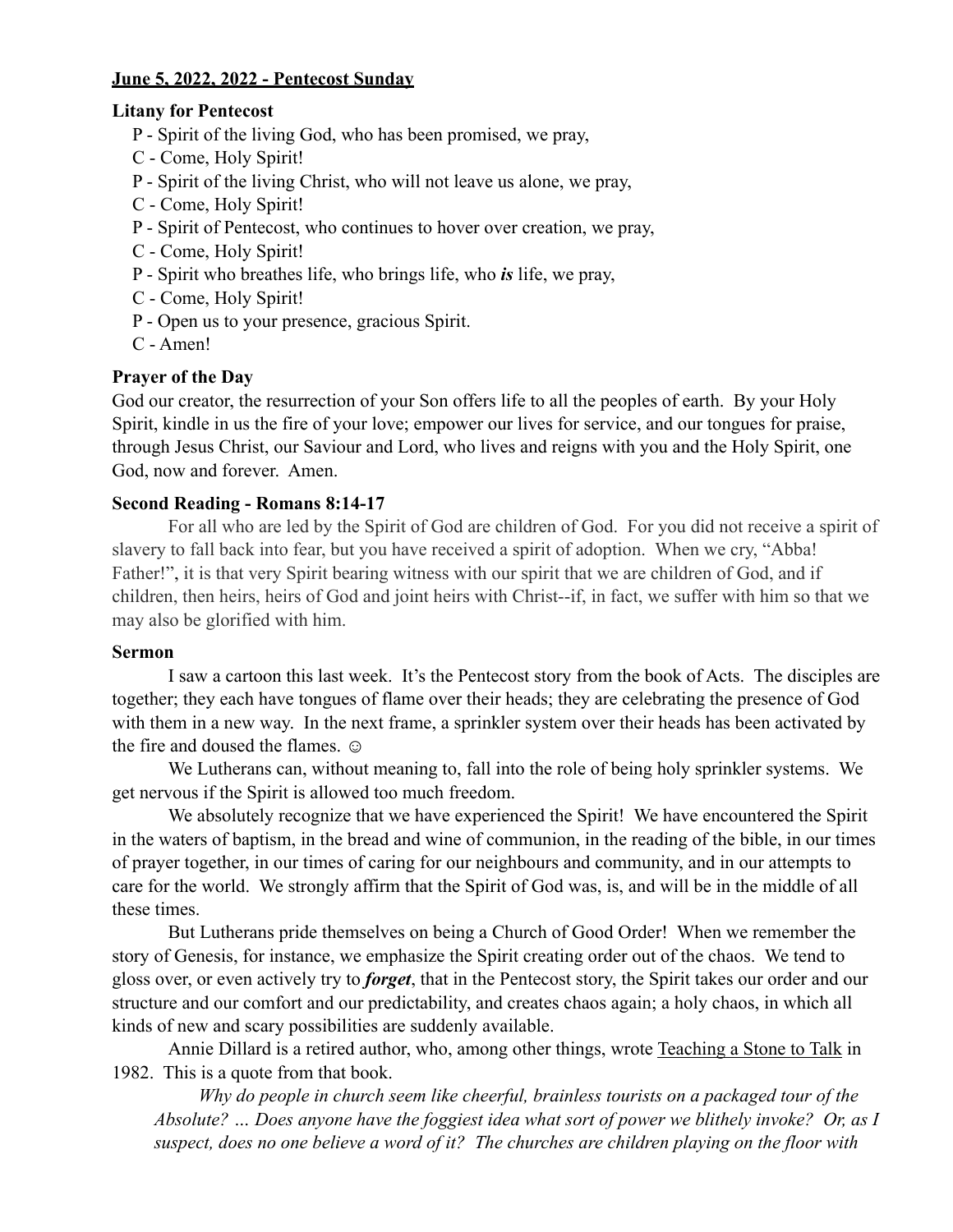*their chemistry sets, mixing up a batch of TNT to kill a Sunday morning. It is madness to wear ladies' straw hats and velvet gloves to church; we should all be wearing crash helmets. Ushers should issue life preservers and signal flares; they should lash us to our pews. For the sleeping god may wake someday and take offense, or the waking god may draw us to where we can never return.*

Annie Dillard reminds us, as the Pentecost story reminds us, that the life of faith is an adventure. It is anything *but* calm; it is anything *but* safe; it is anything *but* predictable. It is a holy roller coaster ride, in which we cannot see where we are going, are thrown up and down, back and forth, side to side, and frequently all we can do is hang on and trust that the seatbelts will hold!

I'd like to tell you a story of a woman named Myrtle, who was a member of the church Deb and I were with before we came to Nova Scotia.

To all outward appearance, Myrtle would be described a "a lady." She was always well dressed, she was polite, she always had a good word for people, she always listened when people spoke to her. You quickly determined that she was a great person to be around. That did not change after you got to know her, but you *also* came to realize that she had a spark in her that added a great deal of "depth" to her personality.

Myrtle's husband had died when she was 50, and he had done all the driving. So she learned to drive very quickly. And I mean that in both ways! She got her license right away, but she also drove very quickly. Several people told me about their experience of having Myrtle drive them somewhere.... Once! They never asked her to drive them again....

When she turned 60, she decided that a driver's license wasn't enough, so she went out and got her *motorcycle* license. And when she turned 70, she decided that *that* wasn't enough, either, so she started taking *flying* lessons! She never did take her final flying test to actually get her pilot's license, but she completed the course, and decided that was enough.

When she was in her early 80s, she was diagnosed with cancer, and the testing revealed that nothing could be done. But it w no surprise that Myrtle faced that challenge the way she had faced the rest of life - straight ahead, looking it straight in the eyes. She ask me to come over to talk about her funeral.

We talked about hymns, we talked about readings, we talked about who would speak. She even told me what the text of the sermon would be, *and* what I would say!

The text she wanted was John 3:16 *and* 17. John 3:16, we all know, and we can probably say it together.

*For God so loved the world that he gave his only Son, so that everyone who believes in him may not perish but may have eternal life.*

But I wonder how many of us know John 3:*17*?

*Indeed, God did not send the Son into the world to condemn the world, but in order that the world might be saved through him.*

And Myrtle told me why she wanted those words read, and why she wanted me to preach on those words. She had two very good friends, who happened to be lesbians. They had not been to church is decades; it was too painful for them. She knew there was no way they would ever become regular church goers, but she knew they *would* come to her funeral. So she wanted them to hear that they were *loved*, and she wanted them to hear that *in church*.

It's pretty remarkable, actually. She didn't want her funeral to be about her. She wanted it to be about the love God has for the people who were *attending* the funeral.

One final story about Myrtle. She even ordered her own cake for her funeral reception. What she didn't know is that it didn't come out exactly the way she had requested. What she *got* on her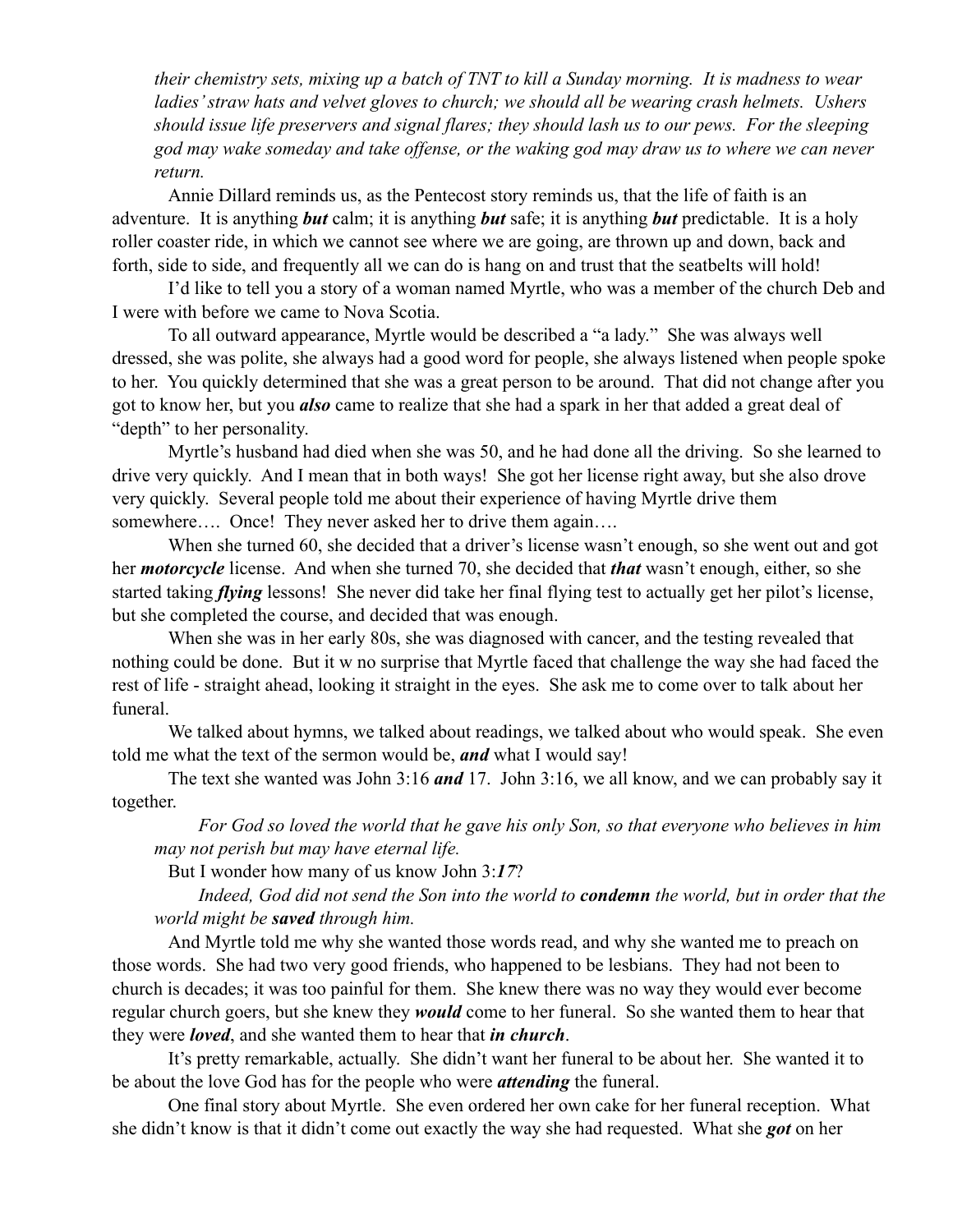cake, in 4-inch high blue icing letters, was, "Alleluia!" What she *wanted* on her cake, in 4-inch high blue icing letters, was, "Alleluia! Here I go!"

Myrtle was a great example of someone who looked life straight in the eyes, who took it on its own terms, and who, at the same time, never forgot who she was. No matter what happened, no matter what she did (or didn't do), she was able to hold on to the promise given in her baptism, that she was, and would always *be*, a child of God. And being a child of God allowed here to engage in all kinds of adventures, even if the people around her didn't always get it, or understand what she was doing, or why she was doing it.

For me, she is a wonderful example of Pentecost living, of travelling through life surrounded by the energizing, liberating love of God, of being inspired by the flame of Pentecost which, regardless of our fears or hesitations, will never be put out.

I don't know if she knew the passage from Romans 8 which we read a few minutes ago, but I think she would have liked it.

# *For you did not receive a spirit of slavery to fall back into fear, but you have received a spirit of adoption.*

Now, I'm not saying that all of us have to go out and get our motorcycle licenses or sign up for flying lessons next week! But let's let Myrtle be an example for us of Pentecost living, in which fear does not set the agenda, but the love of adventure does. Let's let Myrtle free us from always needing to be about "good order," so we can embrace a little chaos every now and then. Let's let Myrtle reinforce the baptismal promise for us, that we are all God's children, surrounded and inspired by the Spirit of Pentecost, whatever adventures come our way.

We, like Annie Dillard, like Myrtle, have been set on fire by the Holy Spirit of Pentecost. And that is a flame which ain't never gonna be put out! Amen.

### **Prayers of the People**

A - Celebrating the new life we have received, we offer our prayers for our world, our neighbours, and ourselves.

# [*Short pause*]

- A Spirit of adventure, you free us to jump into life, to look for new options, to experience the joy of creativity. Give us the desire to take the leap. God who leads us into life,
- C Hear our prayer.
- A Spirit of risk, remind us that it is ok to fail, to be unsuccessful, to not reach our goals. Give us the faith to embrace the trying. Give us the will to take the chance. God who leads us into life,
- C Hear our prayer.
- A Spirit of exploration, open us to the journey of discovering who we are, who we have been, who we might become. Give us the assurance of your love accompanying us on our way to our true selves. God who leads us into life,
- C Hear our prayer.
- A Spirit of ministry, release your church from the boxes we have constructed for you, for ourselves, for the world. Liberate us from our expectations, that we may welcome fresh possibilities. God who leads us into life,
- C Hear our prayer.
- A Spirit of openness, you come in spite of our limitations, proclaiming your loving presence with all. Open our hands and hearts to share your presence with others in their isolation, in their conflicts, in their illness and in their questions. We especially remember those we name before you.